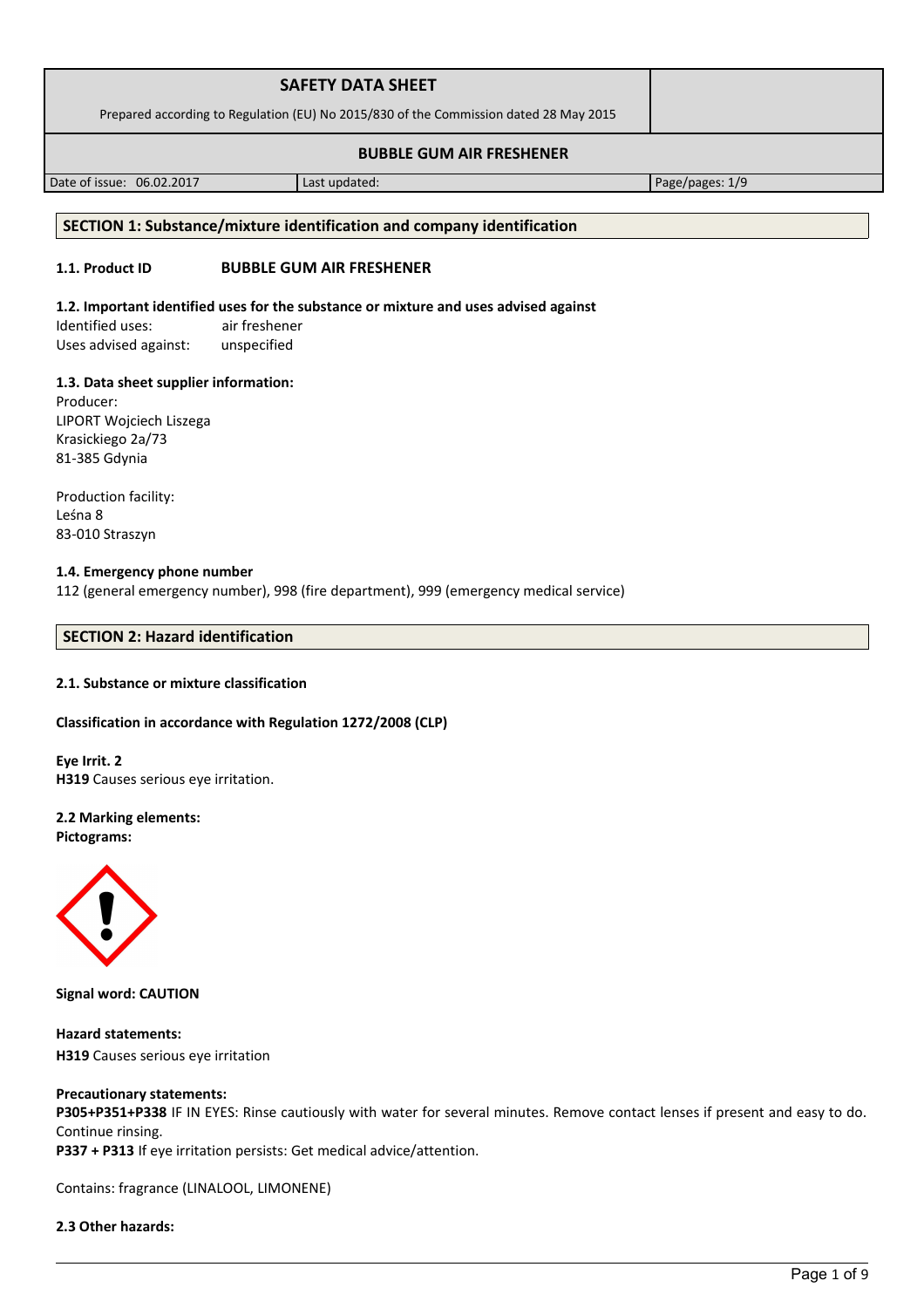| <b>SAFETY DATA SHEET</b><br>Prepared according to Regulation (EU) No 2015/830 of the Commission dated 28 May 2015 |               |                 |  |
|-------------------------------------------------------------------------------------------------------------------|---------------|-----------------|--|
| <b>BUBBLE GUM AIR FRESHENER</b>                                                                                   |               |                 |  |
| Date of issue: 06.02.2017                                                                                         | Last updated: | Page/pages: 2/9 |  |

No information regarding the meeting of PBT or vPvB criteria in accordance with appendix XIII of the REACH regulation. No appropriate research has been carried out on this product.

# **SECTION 3: Composition/component information**

# **3.1. Substances**

Not applicable

# **3.2. Mixtures**

Dangerous components:

|                                                                                                                                                                                                                                                    |                 | <b>CLP</b> classification                                                          |                                |
|----------------------------------------------------------------------------------------------------------------------------------------------------------------------------------------------------------------------------------------------------|-----------------|------------------------------------------------------------------------------------|--------------------------------|
| <b>Product ID</b>                                                                                                                                                                                                                                  | Quantity<br>[%] | <b>Hazard classification</b>                                                       | <b>Hazard statements codes</b> |
| 3-Methoxy-3-methyl-1-butanol<br>CAS number: 56539-66-3<br>EC number: 260-252-4<br>Index number: -<br>REACH registration number: 01-<br>2119976333-33-0000                                                                                          | $0 - 15$        | Eye Irrit. 2                                                                       | H319                           |
| Isopentyl acetate [3-Methylbutyl acetate]<br>CAS number: 123-92-2<br>EC number: 204-662-3<br>Index number: 607-130-00-2<br>REACH registration number:                                                                                              | $2$             | Flam. Liq. 3<br>Skin Irrit. 2                                                      | H <sub>226</sub><br>H315       |
| Quaternary ammonium compounds, benzyl-<br>C12-16-alkyldimethyl, chlorides<br>CAS number: 68424-85-1<br>EC number: 270-325-2<br>Index number: -<br>REACH registration number: the substance<br>is subject to the transitional period<br>regulations | $<$ 1           | Acute Tox. 4<br>Skin Corr. 1B<br>Aquatic Acute 1 (M=10)<br>Aquatic Chronic 1 (M=1) | H302<br>H314<br>H400<br>H410   |
| ethane-1,2-diol [ethylene glycol]<br>CAS number: 107-21-1<br>EC number: 203-473-3<br>Index number: 603-027-00-1<br>REACH registration number: 01-<br>2119456816-28                                                                                 | $0 - 0.2$       | Acute Tox. 4<br>STOT RE 2                                                          | H302<br>H373                   |

The full meaning of hazard statements has been given in section 16.

# **SECTION 4: First aid measures**

## **4.1. Description of first aid measures**

## **Routes of exposure:**

Inhalation, ingestion, skin and eye contact. **Inhalation:**

Take the affected person out into fresh air. Place in a comfortable position. Ensure peace and protect against heat loss. Provide medical assistance if necessary.

**Consumption:**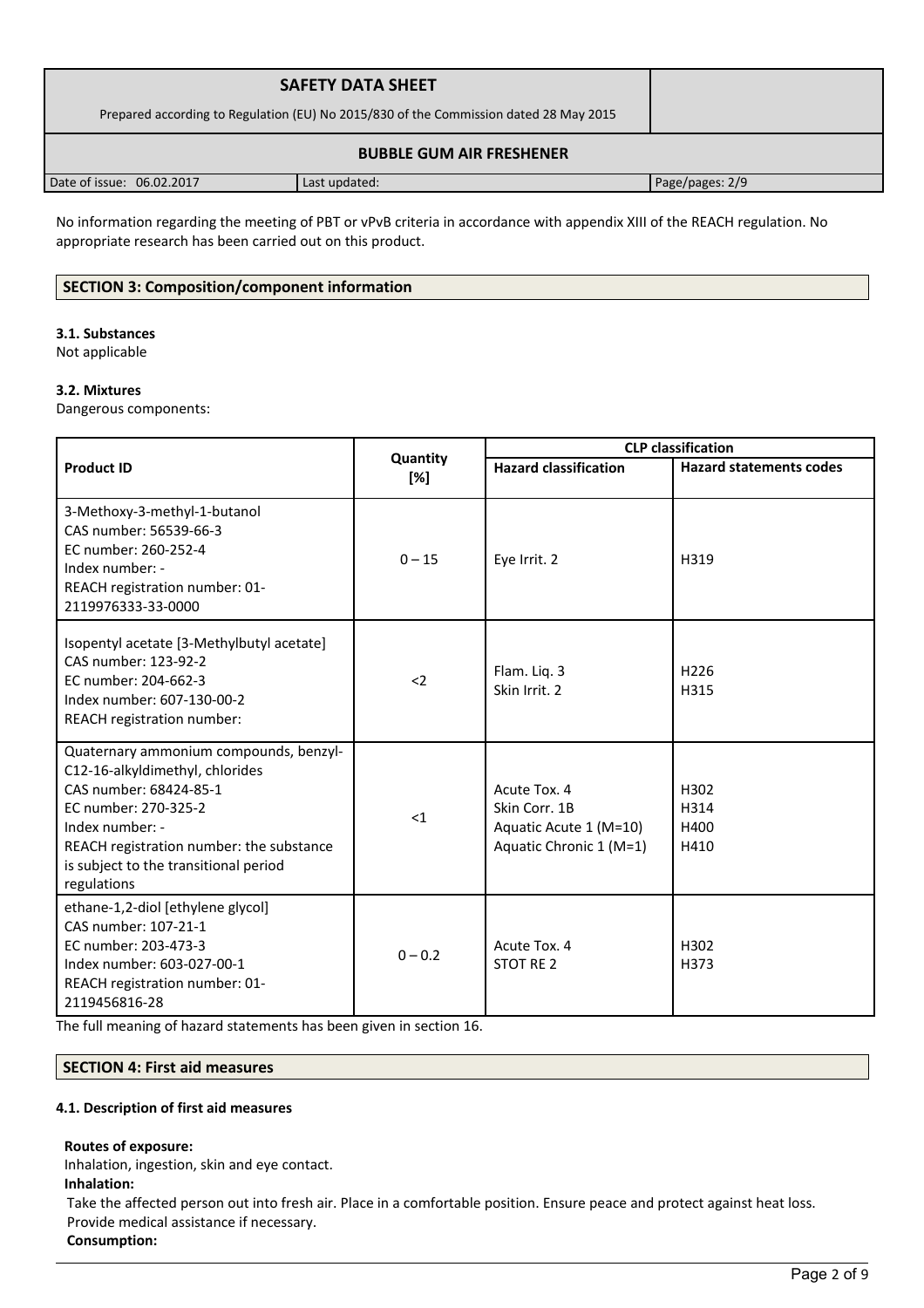| <b>SAFETY DATA SHEET</b><br>Prepared according to Regulation (EU) No 2015/830 of the Commission dated 28 May 2015 |               |                 |  |
|-------------------------------------------------------------------------------------------------------------------|---------------|-----------------|--|
| <b>BUBBLE GUM AIR FRESHENER</b>                                                                                   |               |                 |  |
| Date of issue: 06.02.2017                                                                                         | Last updated: | Page/pages: 3/9 |  |

Rinse mouth with water, drink 2-3 cups of water, consult a doctor. Do not induce vomiting. If unconscious do not give anything by mouth.

Transport the affected person to hospital if necessary. Ensure peace, place in a lying position and protect against heat loss. **Eye contact:**

Remove any contact lenses if possible.

Flush with plenty of lukewarm water for 10–15 minutes with eyelids wide open. Place the upper eyelid on the lower eyelid from time to time. Cover the eyes with a compress.

Provide ophthalmologist assistance if necessary.

# **Skin contact:**

Take off the contaminated clothes and shoes. Wash the contaminated skin with plenty of water and then with water containing mild soap.

Seek medical attention if skin irritation persists.

# **4.2. Most important symptoms and effects, both acute and delayed**

No further data available.

# **4.3. Indication of any immediate medical attention and special treatment needed**

The course of action is decided on by a medical doctor, based on an examination of the person affected.

# **SECTION 5: Fire emergency procedure**

# **5.1. Extinguishing agents:**

**Suitable extinguishing agents:** alcohol-resistant foam or dry extinguishing agents, carbon dioxide extinguishers, sand, soil, water aerosol. Choose extinguishing agents based on the conditions of the environment. **Unsuitable extinguishing agents:** High volume water jet.

## **5.2. Special threats related to the substance or mixture**

In case of fire, high temperatures cause a release of hazardous decomposition products that contain carbon monoxides.

## **5.3. Information for the fire department**

Spray the containers located in the fire area with water, remove from the hazardous area if possible. In case of a fire in an enclosed environment, use protective clothing and compressed air breathing apparatus. Do not allow the extinguishing agents into ground waters, surface waters, or sewage systems.

# **SECTION 6: Measures regarding accidental release into the environment**

## **6.1. Individual safety measures, protective equipment and emergency procedures**

For persons other than emergency personnel: notify the appropriate authorities of the emergency. Remove any persons not participating in the containment procedures from the contamination area.

For emergency personnel: Ensure proper ventilation, use individual safety measures.

## **6.2. Environmental safety measures**

Prevent the contamination from spreading into sewage systems and water reservoirs.

## **6.3. Methods of removing and preventing the spread of contamination:**

Prevent the contamination from spreading and attempt removal using absorptive materials (sand, diatomite, universal absorbent), place the contaminated materials in properly marked containers for subsequent utilization in accordance with the mandatory provisions of the law.

## **6.4. References to other sections**

Product waste disposal – see section 13 of this data sheet. Individual protective measures – see section 8 of this data sheet.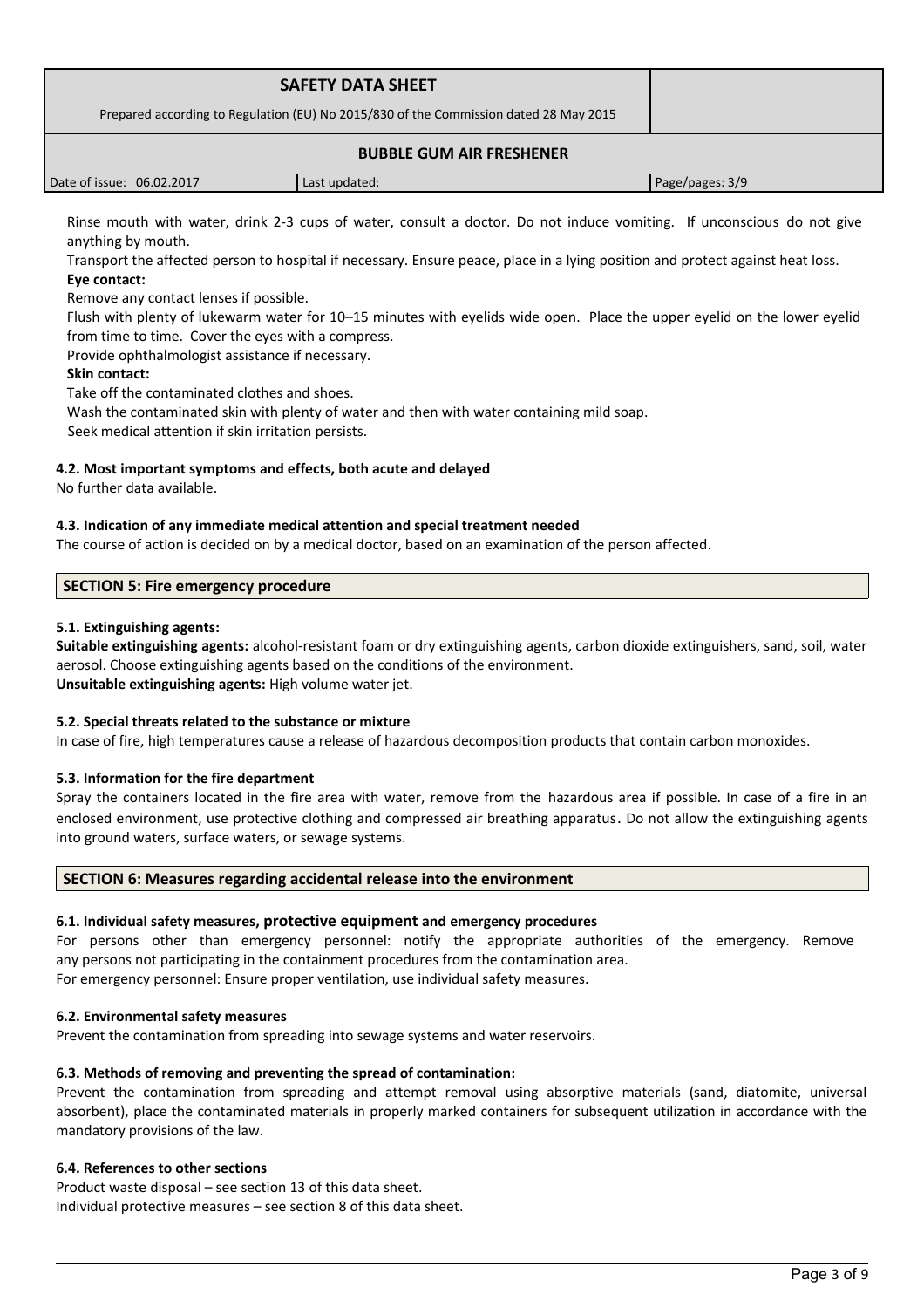| <b>SAFETY DATA SHEET</b>                                                              |  |
|---------------------------------------------------------------------------------------|--|
| Prepared according to Regulation (EU) No 2015/830 of the Commission dated 28 May 2015 |  |
| <b>BUBBLE GUM AIR FRESHENER</b>                                                       |  |

Date of issue: 06.02.2017 Last updated: Page/pages: 4/9

#### **SECTION 7: Storage and use of substances and mixtures**

# **7.1. Precautions for safe handling**

**Recommendations for handling the mixture** 

Avoid direct contact with the mixture.

Avoid inhalation.

Prevent from spreading into sewage systems.

#### **Apply general provisions of the industrial work hygiene**

Do not eat, drink or smoke when using the product.

Replace the contaminated clothing.

Wash hands thoroughly after handling.

Wash contaminated clothing before reusing.

Wash hands and face before breaks at work.

## **7.2. Safe storage regulations, including any mutual incompatibility information**

Store in a well-ventilated area. Keep container tightly closed. Store in a cool place. Protect from sunlight and sources of heat. Do not store with food or animal feeding stuffs. Always use containers made of materials analogous to the original ones. Open containers should be handled very carefully so as to prevent spillage. Do not handle until all safety precautions have been read and understood.

## **7.3. Specific end use(s)**

See section 1.2 of this data sheet.

## **SECTION 8: Exposure controls/individual protective measures**

## **8.1. Control parameters**

## **The national highest acceptable concentration values in the work environment**

in accordance with the Notice of the Minister of Labor and Social Policy of 6 June 2014 on the highest acceptable concentration and intensity of factors detrimental to health in the work environment (Dz.U. (Journal of Laws) 2014, item 817).

| <b>NAME OF THE SUBSTANCE</b>                 | ID                                                                         | NDS(mg/m3) | NDSCh $(mg/m^3)$ | $NDSP$ (mg/m3) |
|----------------------------------------------|----------------------------------------------------------------------------|------------|------------------|----------------|
| Isopentyl acetate<br>[3-Methylbutyl acetate] | CAS number: 123-92-2<br>EC number: 204-662-3<br>Index number: 607-130-00-2 | 250        | 500              | ---            |
| ethane-1,2-diol [ethylene glycol]            | CAS number: 107-21-1<br>EC number: 203-473-3<br>Index number: 603-027-00-1 | 15         | 50               |                |

#### **8.2. Exposure controls**

**Appropriate technical control measures:** Storage rooms and work stations should be adequately ventilated to keep vapor concentration below the limit value.

#### **Appropriate technical control measures**

Storage rooms and work stations should be adequately ventilated. **Individual safety measures**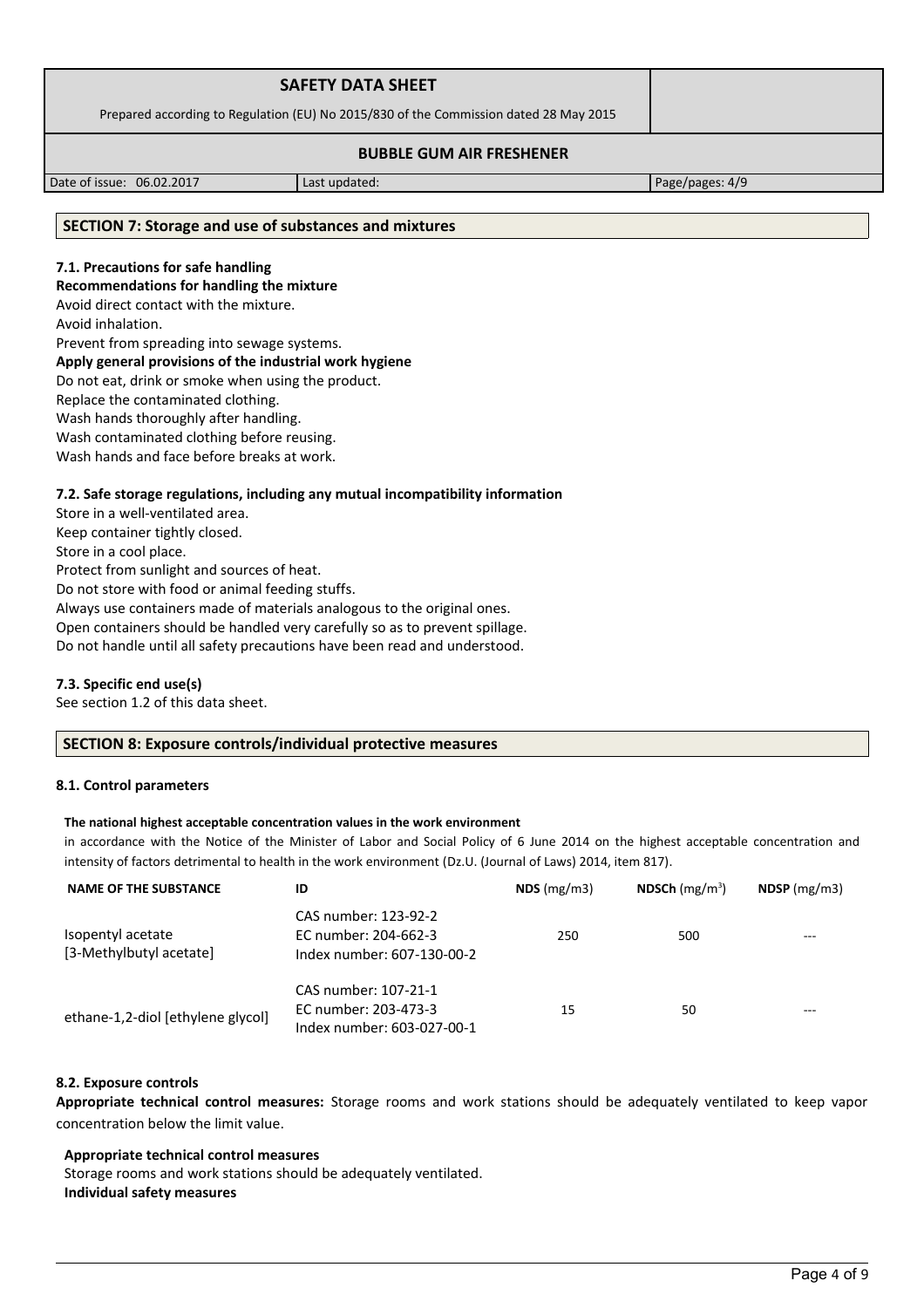| <b>SAFETY DATA SHEET</b>                                                              |               |                 |  |
|---------------------------------------------------------------------------------------|---------------|-----------------|--|
| Prepared according to Regulation (EU) No 2015/830 of the Commission dated 28 May 2015 |               |                 |  |
| <b>BUBBLE GUM AIR FRESHENER</b>                                                       |               |                 |  |
| Date of issue: 06.02.2017                                                             | Last updated: | Page/pages: 5/9 |  |



# **Face and eye protection**

If while using the product splashing may occur – use tight-fitting safety glasses or faceshield screens according to EN 166. **Skin protection** 



## **Hand protection**

Wear protective gloves according to EN 374.

Recommended material: nitrile rubber

When selecting glove materials, consider their breakthrough time, rates of diffusion and degradation.

The protective gloves should be regularly changed or replaced immediately if damaged (torn, perforated), or when first signs of wear and changes in their appearance occur (color, flexibility, shape).

A protective cream should be applied to all uncovered parts of the body.

# *Body protection*

Use protective workwear.

The selection of individual protection measures must be made taking into account the concentration and quantity of the hazardous substance occurring in the work environment.

#### **Respiratory tract protection**

Not necessary if ventilation is adequate. **Environment exposure controls**  Do not discharge into sewage systems or ground waters. **General safety and hygiene recommendations** Follow good hygiene practice.

# **SECTION 9: Physical and chemical properties**

## **9.1. Basic physical and chemical property information**

| Appearance:                                   | Under normal conditions: liquid |
|-----------------------------------------------|---------------------------------|
| Color:                                        | Unspecified                     |
| Odor:                                         | Distinctive for the product     |
| <b>Odor threshold:</b>                        | Unspecified                     |
| pH:                                           | Unspecified                     |
| Melting point/freezing point:                 | Unspecified                     |
| Initial boiling point and boiling range:      | Unspecified                     |
| Flash point:                                  | Unspecified                     |
| Flammability (solid, gas):                    | Unspecified                     |
| Upper/lower flammability or explosive limits: | Unspecified                     |
| Vapor pressure                                | Unspecified                     |
| Vapor density:                                | Unspecified                     |
| <b>Relative density:</b>                      | Unspecified                     |
| Solubility:                                   | Soluble in water                |
| Partition coefficient: n-octanol/water:       | Unspecified                     |
| <b>Auto-ignition temperature:</b>             | Unspecified                     |
| <b>Decomposition temperature:</b>             | Unspecified                     |
| Viscosity:                                    | Unspecified                     |
| <b>Explosive properties:</b>                  | Not applicable                  |
| <b>Oxidizing properties:</b>                  | Not applicable                  |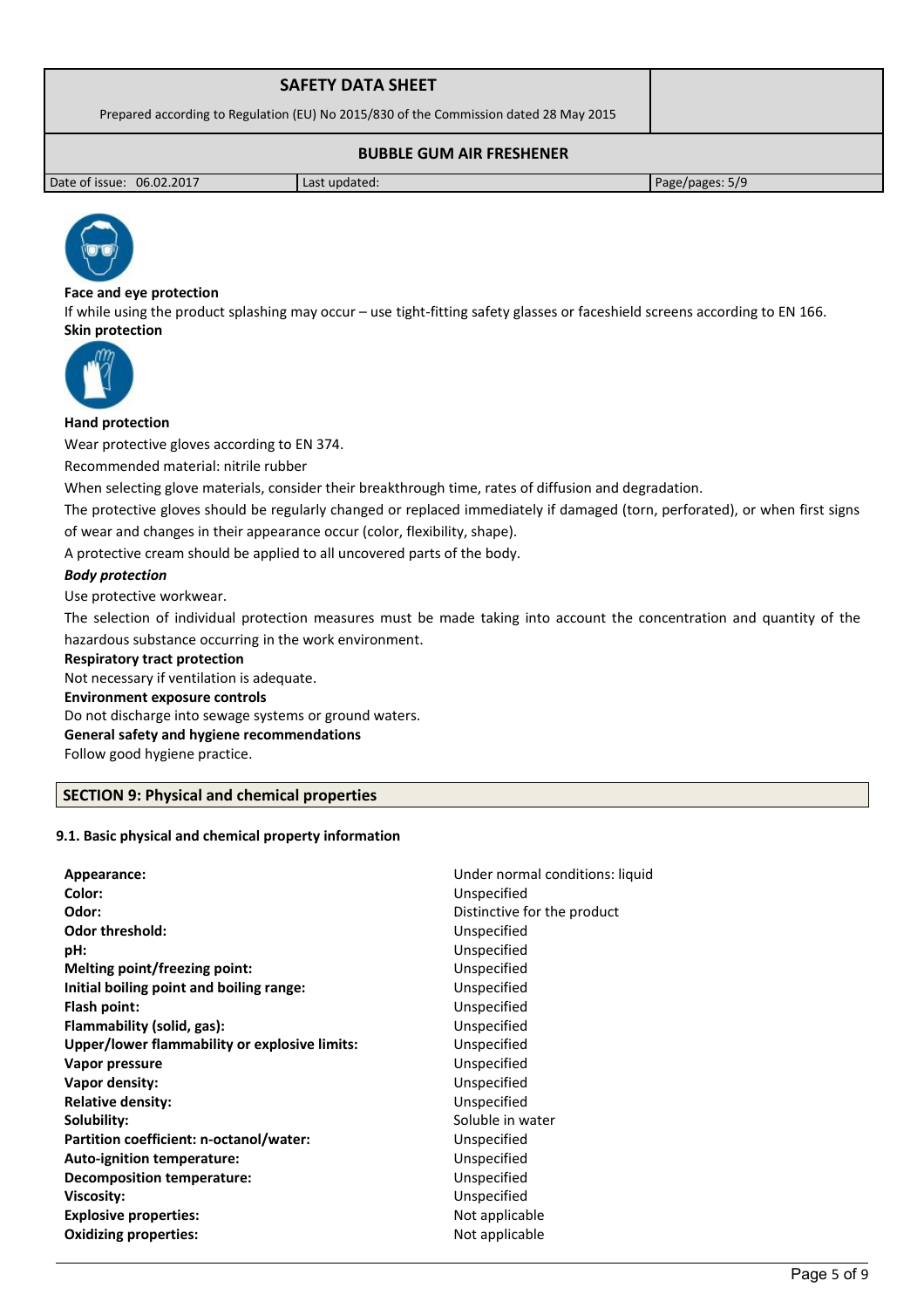|                                                                                       | <b>SAFETY DATA SHEET</b> |                 |  |
|---------------------------------------------------------------------------------------|--------------------------|-----------------|--|
| Prepared according to Regulation (EU) No 2015/830 of the Commission dated 28 May 2015 |                          |                 |  |
| <b>BUBBLE GUM AIR FRESHENER</b>                                                       |                          |                 |  |
| Date of issue: 06.02.2017                                                             | Last updated:            | Page/pages: 6/9 |  |

## **9.2. Additional information**

No additional analysis results.

## **SECTION 10: Stability and reactivity**

#### **10.1. Reactivity**

The mixture is chemically stable under normal conditions.

#### **10.2. Chemical stability**

The product is stable when properly used, stored and transported.

#### **10.3. Potential for hazardous reactions**

No data

#### **10.4. Conditions to avoid**

Avoid high temperatures, direct sunlight, hot surfaces and open fire.

## **10.5. Incompatible materials**

No data

## **10.6. Hazardous decomposition products**

Do not occur when used in accordance with its purpose.

# **SECTION 11: Toxicological information**

## **11.1. Information regarding toxicological effects**

#### **Acute toxicity**

Based on available data, the classification criteria are not met. 3-Methoxy-3-methyl-1-butanol LD50 (oral, rat): 4300 mg/kg LD50 (oral, mouse) 5830 mg/kg LD50 (dermal, rabbit) >2000 mg/kg **Skin corrosion/irritation** Based on available data, the classification criteria are not met. **Serious eye injury/irritation** Causes serious eye irritation. **Allergenic influence on respiratory tract or skin** Based on available data, the classification criteria are not met. **Mutagenic influence on reproductive cells** Based on available data, the classification criteria are not met. **Carcinogenicity** Based on available data, the classification criteria are not met. **Harmful influence on reproductive organs** Based on available data, the classification criteria are not met. **Toxic influence on target organs – single exposure** Based on available data, the classification criteria are not met. **Toxic influence on target organs – repeated exposure** Based on available data, the classification criteria are not met. **Hazard caused by aspiration** Based on available data, the classification criteria are not met.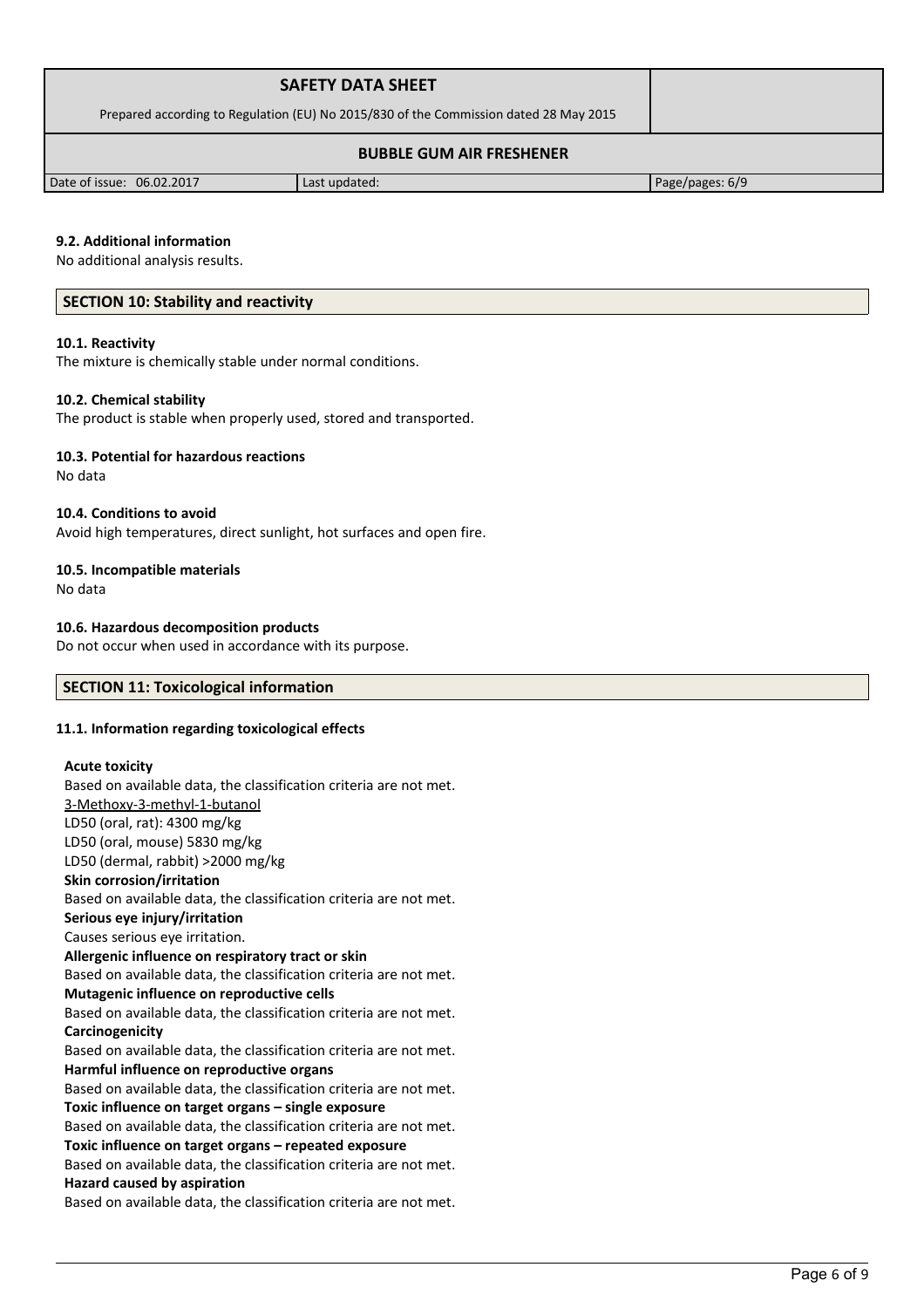| <b>SAFETY DATA SHEET</b>                                                              |  |
|---------------------------------------------------------------------------------------|--|
| Prepared according to Regulation (EU) No 2015/830 of the Commission dated 28 May 2015 |  |
| <b>BUBBLE GUM AIR FRESHENER</b>                                                       |  |

Date of issue: 06.02.2017 Last updated: Page/pages: 7/9

# **SECTION 12: Environmental information**

# **12.1. Toxicity**

3-Methoxy-3-methyl-1-butanol Acute toxicity for fish: LC50 100 mg/l, 96 h (Oryzias latipes) Acute toxicity for daphnia: EC50 >1000 mg/l, 48 h Acute toxicity for algae: IC50 >1000 mg/l, 72 h Acute toxicity for bacteria: EC50 >1000 mg/l, 3 h Chronic toxicity for daphnia: NOEC 100 mg/l, 21 d (Daphnia magna)

# **12.2. Durability and dissolution potential**

3-Methoxy-3-methyl-1-butanol readily biodegradable

The surfactants contained in the product comply with the biodegradability criteria as laid down in Regulation (EC) 648/2004 on detergents.

## **12.3. Bioaccumulation capacity**

3-Methoxy-3-methyl-1-butanol: BCF: 0.5

# **12.4. Soil mobility**

No data

## **12.5. Results of PBT and vPvB properties evaluation** No data

#### **12.6. Other harmful effects** No data

# **SECTION 13: Waste disposal**

## **13.1. Waste disposal methods**

Empty containers should be transported to an authorized company in order to be reprocessed or recycled.

Do not store with municipal waste.

Do not discharge into sewage systems, surface waters or wastewater.

## **Waste code**

Act of 14 December 2012 on waste (Dz.U. (Journal of Laws) 2013, item 21).

Regulation of the Minister of Environment of 9 September 2014 on the waste catalogue (Dz.U. (Journal of Laws) 2014, item 1923).

The waste code must be assigned individually at the location where the waste is produced, depending on the industry in which it is used.

|       | <b>SECTION 14: Transport information</b> |                |             |             |  |
|-------|------------------------------------------|----------------|-------------|-------------|--|
|       |                                          |                |             |             |  |
|       |                                          | <b>ADR/RID</b> | <b>IMGD</b> | <b>IATA</b> |  |
| 14.1. | UN number                                | ---            | $- - -$     | ---         |  |
| 14.2. | UN proper shipping name                  |                | $---$       |             |  |
| 14.3. | Transport hazard class(es)               | ---            | $--$        | $- - -$     |  |
|       | Warning sticker No.                      | ---            | $---$       | $- - -$     |  |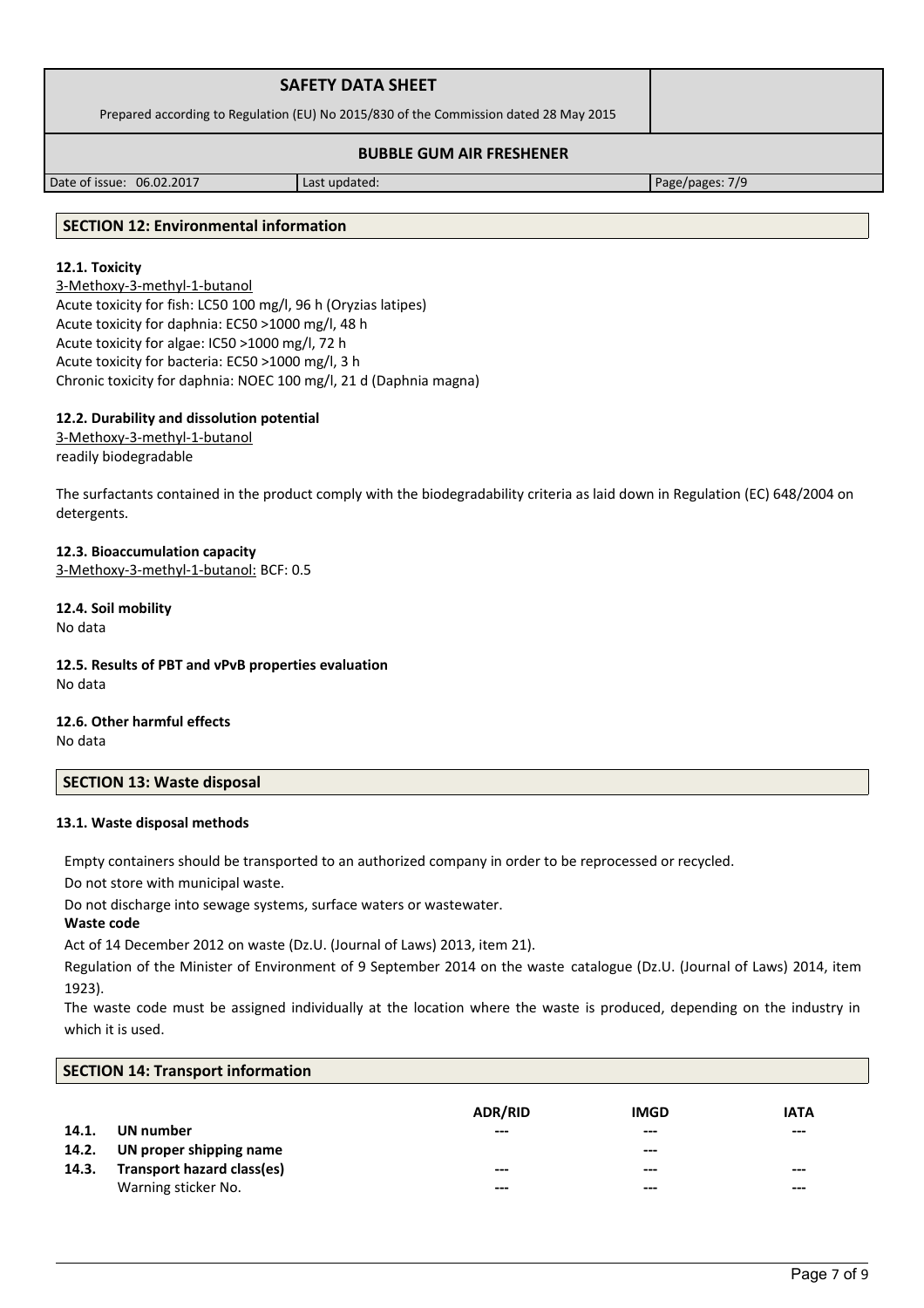|                                  | Prepared according to Regulation (EU) No 2015/830 of the Commission dated 28 May 2015                                                                                  | <b>SAFETY DATA SHEET</b> |                                 |                                         |            |
|----------------------------------|------------------------------------------------------------------------------------------------------------------------------------------------------------------------|--------------------------|---------------------------------|-----------------------------------------|------------|
|                                  |                                                                                                                                                                        |                          | <b>BUBBLE GUM AIR FRESHENER</b> |                                         |            |
|                                  | Date of issue: 06.02.2017<br>Page/pages: 8/9<br>Last updated:                                                                                                          |                          |                                 |                                         |            |
| 14.4.<br>14.5.<br>14.6.<br>14.7. | Packing group<br>Threat to the environment<br>Special precautions for users<br>Bulk transport in accordance with the MARPOL<br>convention appendix II and the IBC code |                          | ---<br>---                      | ---<br>Not applicable<br>Not applicable | ---<br>--- |

# **SECTION 15: Legal information**

# **15.1. Provisions of the law regarding safety and protection of the environment in relation to the substance or mixture This safety data sheet has been drawn up based on the following legal acts:**

- 1. Regulation (EC) No 1907/2006 of the European Parliament and of the Council of 18 December 2006 concerning the Registration, Evaluation, Authorization and Restriction of Chemicals (REACH), establishing a European Chemicals Agency, amending Directive 1999/45/EC and repealing Council Regulation (EEC) No 793/93 and Commission Regulation (EC) No 1488/94 as well as Council Directive 76/769/EEC and Commission Directives 91/155/EEC, 93/67/EEC, 93/105/EC and 2000/21/EC.
- 2. Regulation (EC) No 1272/2008 of the European Parliament and of the Council of 16 December 2008 on classification, labeling and packaging of substances and mixtures, amending and repealing Directives 67/548/EEC and 1999/45/EC, and amending Regulation (EC) No 1907/2006. [ATP1, ATP2, ATP3, ATP4, ATP5, ATP6]
- 3. Commission Regulation (EU) 2015/830 of 28 May 2015 amending Regulation (EC) No 1907/2006 of the European Parliament and of the Council on the Registration, Evaluation, Authorization and Restriction of Chemicals (REACH) as corrected (replaces Regulation EC No 453/2015)
- 4. Act of 25 February 2011 on the chemical substances and their mixtures (DZ.U. (Journal of Laws) No 63, item 322 with amendments).
- 5. Regulation of the Minister of Labor and Social Policy of 6 June 2014 on maximum permissible concentration and intensity of agents harmful to health in the work environment (Dz.U. (Journal of Laws) item 817).
- 6. Act of 14 December 2012 on waste (Dz.U. (Journal of Laws) 2013, item 21).
- 7. Regulation of the Minister of Environment of 9 September 2014 on the waste catalogue (Dz.U. (Journal of Laws) 2014, item 1923).
- 8. Classification of dangerous goods according to the European Agreement concerning the International Carriage of Dangerous Goods by Road (ADR).
- 9. Regulation of the Minister of Labor and Social Policy of 26 September 1997 on general provisions of occupational safety and health (Dz.U. (Journal of Laws) 2003 No 169, item 1650 with amendments).
- 10. Regulation of the Minister of Health of 30 December 2004 on occupational health and safety related to the presence of chemical agents in the workplace (Dz.U. (Journal of Laws) 2005 No 11, item 86 with amendments). (Dz. U. z 2005r. Regulation of the Minister of Economy of 21 December 2005 on essential requirements for personal protection (Dz.U. (Journal of Laws) No 259, item 2173).

## **15.2. Chemical safety evaluation**

No chemical safety evaluation for the mixture.

## **SECTION 16: Additional information**

List of hazard statements from section: 3 **H226** Highly flammable liquid and vapor **H302** Harmful if swallowed **H314** Causes severe skin burns and eye damage **H315** Causes skin irritation **H319** Causes serious eye irritation

**H373** Causes damage to organs through prolonged or repeated exposure